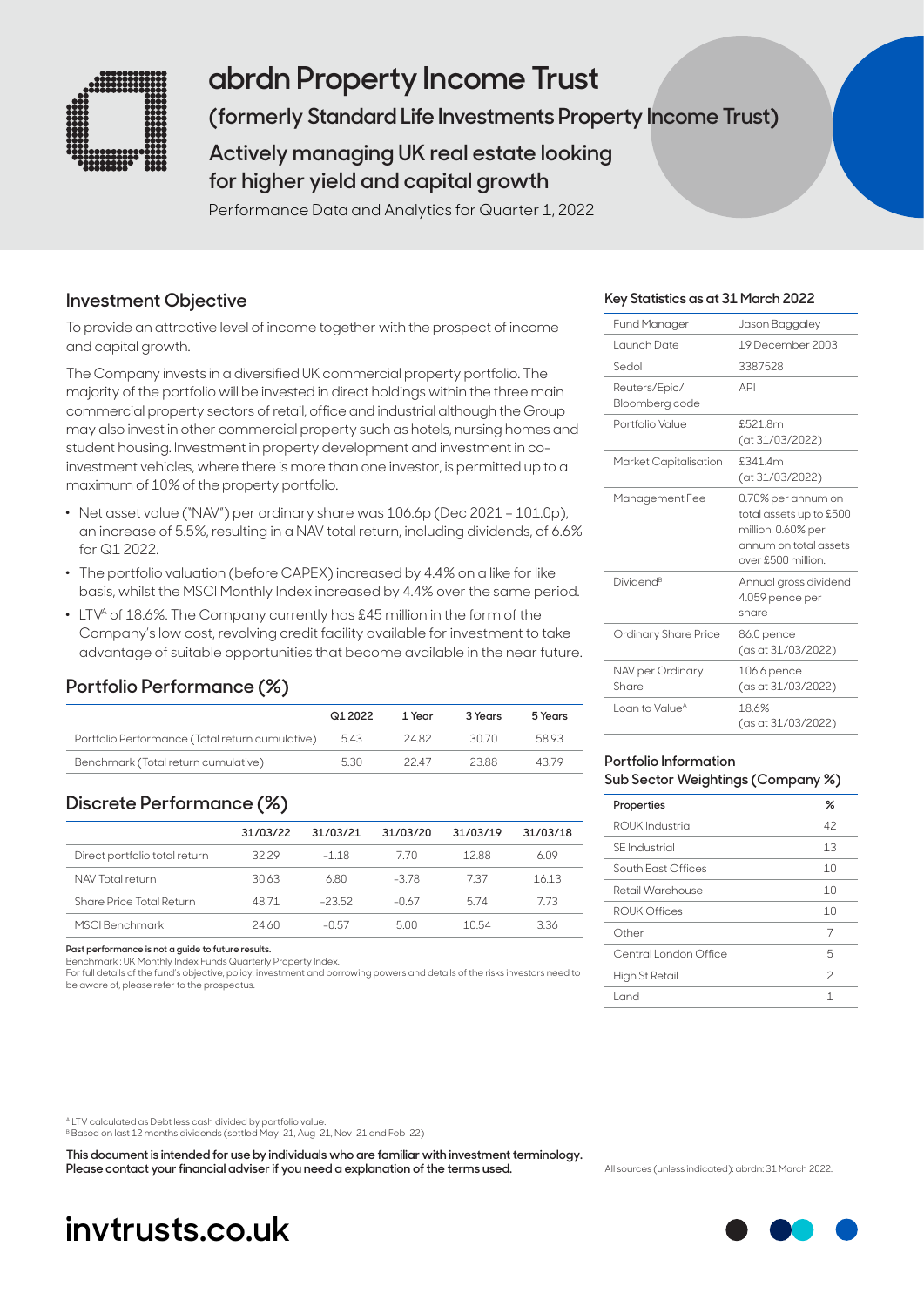# **abrdn Property Income Trust**

#### **NAV and Share Price Total Return**



Source: Thomson Reuters Datastream, abrdn.

**Past performance is not a guide to future results.** 

Benchmark : UK Monthly Index Funds Quarterly Property Index.

For full details of the fund's objective, policy, investment and borrowing powers and details of the risks investors need to be aware of, please refer to the prospectus.



### **Lease Expiry/Break Profile**



### **Investment Review & Outlook**

#### **UK property market – Occupier Trends**

- . Office demand has been relatively robust in difficult market conditions, but very focused on the best quality accommodation as employers seek to encourage workers to return to the office. Looking forward, we expect occupational demand to continue to narrow on best-in-class office accommodation, as wellness and ESG factors become increasingly important factors in occupier decision making. The weaker economic environment is also likely to lead to poorer business sentiment and reduced job growth, leading to a fall in overall office demand. These factors will serve to expedite the polarisation of the office sector and secondary office accommodation is likely to suffer as a result.
- . The industrial and logistics sector continues to benefit from a positive supply/demand dynamic and, according to CoStar data, UK leasing activity topped 110m square feet in 2021, 20% higher than the previous year. With the UK-wide vacancy rate understood to be around 3% and development availability remaining constrained, we expect robust rental growth to continue within this sector.
- . The retail sector surprised to the upside in January 2022 as total retail sales rose by 1.9%, despite the impact of the Omicron variant. The proportion of non-food online retail sales continued to trend downwards falling to 21.4% in February 2022, down

#### **abrdn Property Income Trust**

#### **Top Ten Holdings**

| Property/<br>Direct<br>Investment | Location     | Sector     | Value<br>Band      |
|-----------------------------------|--------------|------------|--------------------|
| B&O                               | Halesowen    | Retail     | £26-28m            |
| 54 Hagley<br>Road                 | Birmingham   | Office     | £26-28m            |
| Symphony                          | Rotherham    |            | Industrial £24-26m |
| Marsh Way                         | Rainham      | Industrial | $$22-24m$          |
| Timhmet                           | Shellingford |            | Industrial £18-20m |
| Solihull<br>Parkway               | Birmingham   | Other      | $$16-18m$          |
| Tetron 141,                       | Swadlincote  |            | Industrial £16-18m |
| Thyssenkrupp                      | Preston      |            | Industrial £16-18m |
| Hollywood<br>Green                | London       | Other      | $$14-16m$          |
| <b>CEVA</b><br>Logistics          | Corby        |            | Industrial £14-16m |

# **i**

#### **Factsheet**

Receive the factsheet by email as soon as it is available by registering at www.invtrusts.co.uk/#signup abrdnpit.co.uk

### R,

**Contact Private investors**  0808 500 0040

#### **Institutional investors**

InvestmentTrustInvestorRelations-UK@ abrdn.com +44 (0)20 7463 5971 +44 (0)13 1222 1863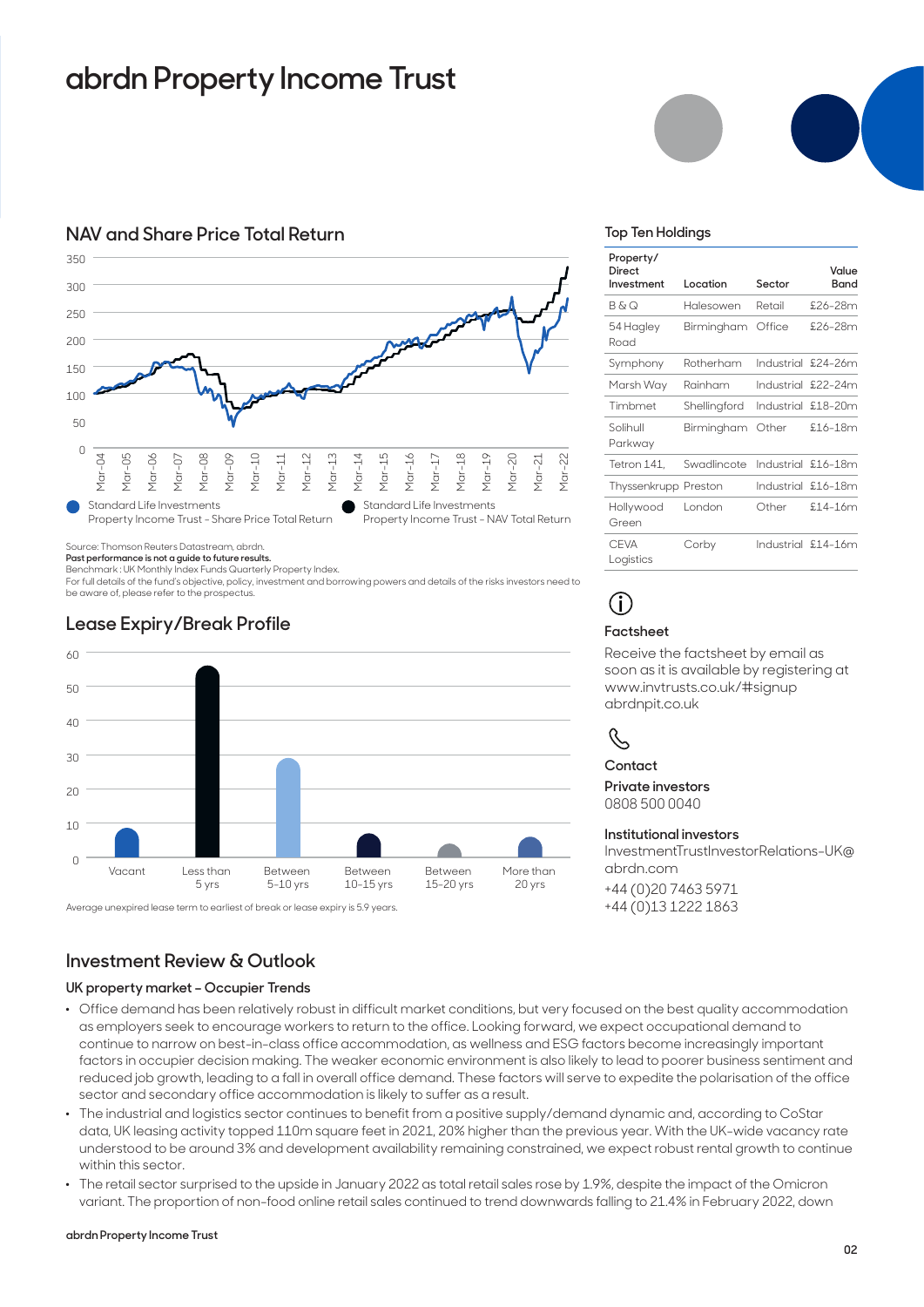# **abrdn Property Income Trust**

from the February 2021 peak of 43%. However, rising inflation and the cost-of-living increases are likely to impact consumer spending and this will be most patently felt in the discretionary end of the market. In contrast, budget and discount retailers are in line to benefit. We expect occupier sentiment to weaken as a result and the prospect for rental value growth remains remote.

#### **UK property market – Investment Trends**

- . Over Q1 2022, UK investment volumes reached approximately £16.1 billion, according to RCA, which was 9% ahead of the 10-year quarterly average and represented the highest Q1 volume since 2015. Overseas capital continued to dominate, accounting for 59.1% of capital deployed in the quarter.
- . Investor focus is showing signs of narrowing, particularly within the office sector, where investors are primarily targeting prime central London assets. Of the £5.35 billion invested in the office sector in Q1 2022, 49.9% was invested in just three central London assets, the largest of which was NPS's purchase of 5 Broadgate for £1.21 billion. Therefore, while the overall office investment numbers look positive, they do not tell the full story.
- . In the industrial sector, Q1 transaction volumes totalled £4.7 billion. While this was slightly down on the same period in 2021, it is 103% higher than the 10-year quarterly average, once again demonstrating the sector's popularity. Yields have continued to tighten over the previous 12 months, with prime industrial yields in Greater London now at 2.85%, according to CBRE.
- . The retail market continues to be driven by the retail warehouse sector, where yields have come in between 150-275 basis points (bps) since March 2021. Investors have been primarily focused on discount and budget-led schemes with little exposure to fashion retailers. However, as yields have compressed markedly over the last 12 months and the income yield differential between retail parks and other sought-after sectors has narrowed, there is an indication that some investors are moving up the risk curve in search of yield.

#### **Economic outlook**

- . GDP grew by 0.1% in February 2022, down from 0.8% in January, according to the latest data published by ONS. Growth in GDP for February was predominantly driven by strong recovery in travel agencies, tour operators and hotels as consumers become more confident booking holidays in the UK and abroad. Tour operation and accommodation output grew by 33% and 23%, respectively. This was partially offset by a reduction in Covid-19 Test and Trace vaccination programmes. This was a major contributor to UK GDP growth at the start of the year but contributed to a 5.1% contraction across the health sector in February.
- . UK GDP growth is expected to weaken from here as the recovery in consumer spending fades, largely as inflationary pressures squeeze household incomes. Growth is likely to slow sharply through this year, albeit remaining above the long-term trend: aRI forecasts UK GDP growth of 3.8% in 2022, before moderating to 1.1% in 2023.
- . UK inflation rose to 7.0% in the year to March 2022, up from 6.2% in February. The most recent reading exceeded the 6.7% forecast by economists polled by Reuters and marks the highest level of consumer price index inflation since March 1992 as higher fuel, energy and food prices. aRI expects inflation to reach a peak of 8.5% in April 2022, before falling back to 6.2% by the end of the year. Inflation is expected to remain high for a prolonged period, largely as a result of rising prices in the wholesale energy markets.
- . The UK labour market continued to tighten in the three months to February. While employment growth has slowed; the unemployment rate fell and now sits at 3.8%. The tighter labour market is being reflected in nominal pay growth data which increased by 5.4% in the 12 months to February 2022, according to the ONS. However, real wages are falling as pay growth is currently below inflation, with households likely to face falling income through much of this year.
- . At its meeting on 16 March 2022, the Bank of England's Monetary Policy Committee (MPC) voted by a majority of 8-1 to increase the Bank Rate by 0.25% to 0.75%. aRI now expects the Bank of England to hike rates to 1.25% by the end of this year, and to start to run down its balance sheet by selling the bonds it has built up in its Quantitative Easing (QE) processes by midyear. Two further hikes are then expected in 2023, taking rates to 1.75%. As such, UK monetary policy will be actively slowing the economy by the end of the forecast period.

#### **Investment Manager commentary**

No new purchases completed during the quarter, although since quarter end the Company completed the purchase of a small car showroom for £5m at a yield of 6.5%. The asset is let on a 25 year lease with rent reviews every five years linked to CPI.

Six new leases were completed during the quarter securing £608,100pa, with the vacancy rate falling to 8.6%. During Q1 a logistics unit in Bolton became vacant and we are preparing a refurbishment that will make it operational net zero carbon. Terms have already been agreed to relet the unit. Two small industrial units in Aberdeen were also let in the quarter – following a period of little tenant activity in that market. Four of the new leases were on office suites in three different multi let properties.

During the quarter we embarked on several small building upgrades with the intention of moving the EPC ratings to a C, and also made progress with several of our rooftop PV schemes and electric charge point projects.

The Company's Loan to Value fell to 18.6% as the value of the portfolio increased. This is lower than our target level and we continue to progress several investment opportunities to utilise unallocated resources.